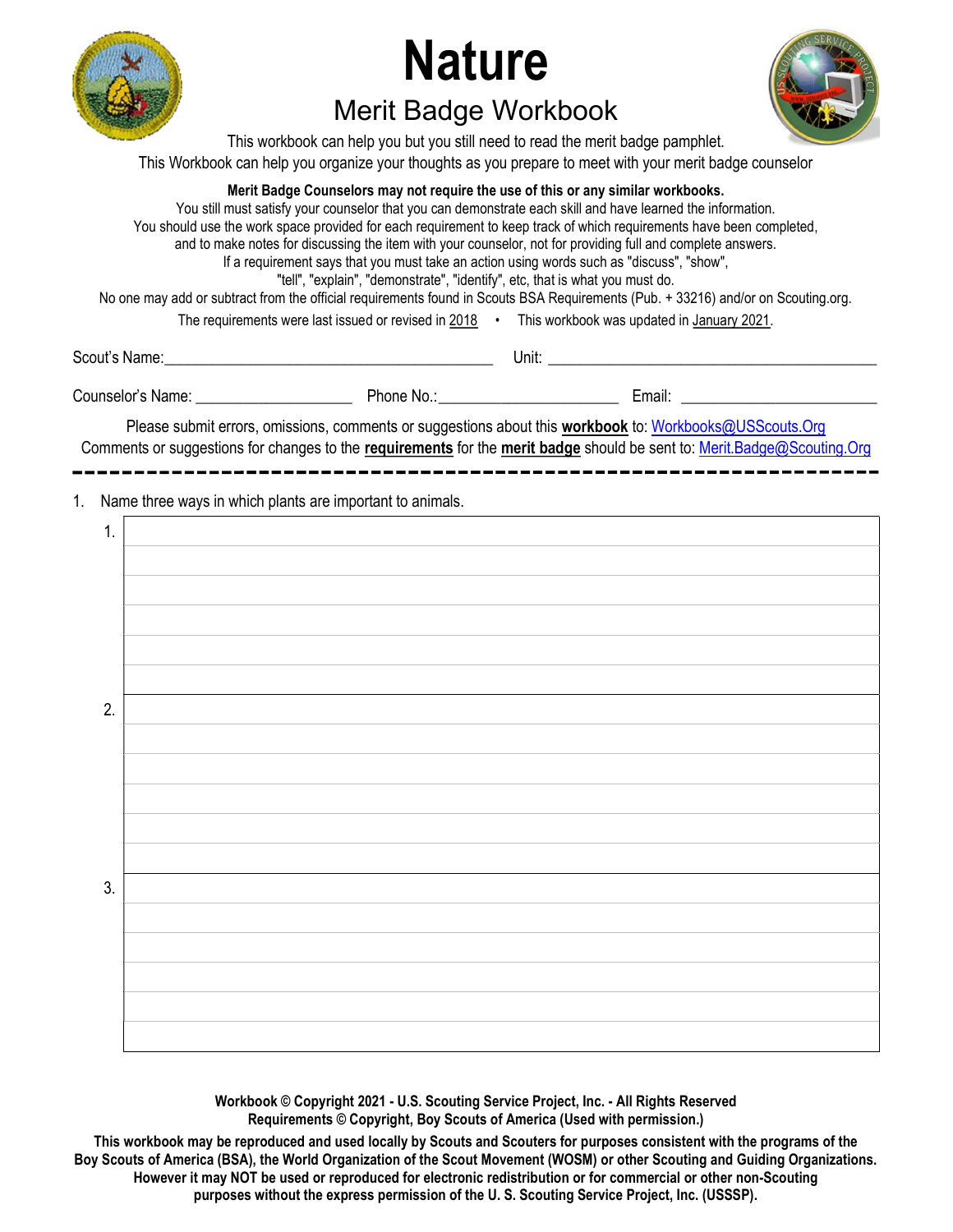Name a plant that is protected in your state or region, and explain why it is at risk. \_\_\_\_\_\_\_\_\_\_\_\_\_\_\_\_\_\_\_\_\_\_\_\_\_\_\_\_\_\_\_\_\_\_

#### 2. Name three ways in which animals are important to plants.

| . .     |  |
|---------|--|
|         |  |
| ŋ<br>Ζ. |  |
|         |  |
| J<br>υ. |  |
|         |  |

Name an animal that is protected in your state or region, and explain why it is at risk. \_\_\_\_\_\_\_\_\_\_\_\_\_\_\_\_\_\_\_\_\_\_

### 3. Explain the term "food chain."

Give an example of a four-step land food chain and a four-step water food chain.

land food chain

3. 4.

| . .      |                  |
|----------|------------------|
| n<br>z.  |                  |
| ≏<br>. ა |                  |
| 4.       |                  |
|          | water food chain |
| . .      |                  |
| ◠        |                  |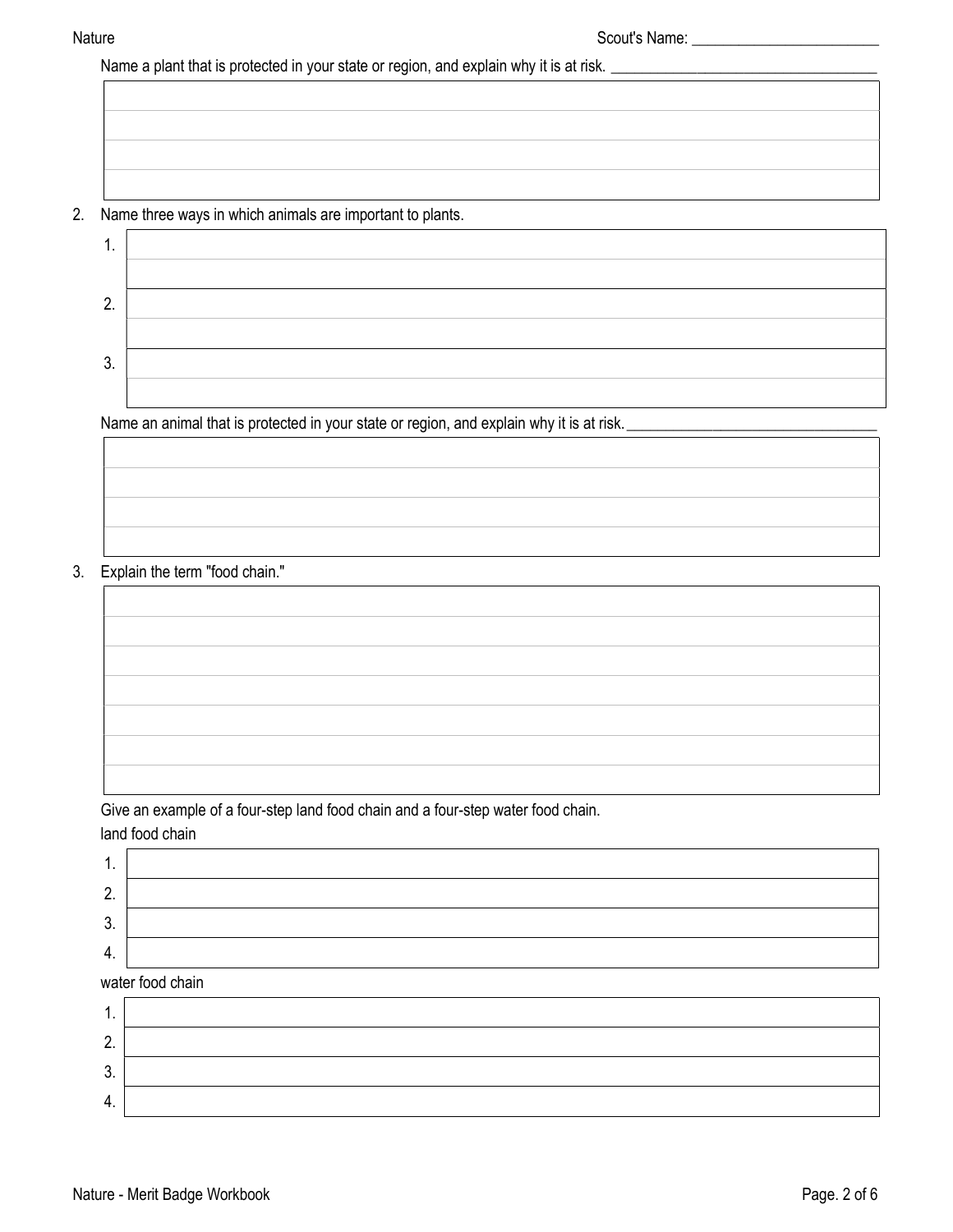Nature and the set of the set of the Scout's Name: \_\_\_\_\_\_\_\_\_\_\_\_\_\_\_\_\_\_\_\_\_\_\_\_\_\_\_\_\_

4. Do all of the requirements in FIVE of the following fields:

| a. | <b>Birds</b>                                   |                                                                                                               |  |  |  |  |  |  |  |
|----|------------------------------------------------|---------------------------------------------------------------------------------------------------------------|--|--|--|--|--|--|--|
| 1. | In the field, identify eight species of birds. |                                                                                                               |  |  |  |  |  |  |  |
|    | 1.                                             |                                                                                                               |  |  |  |  |  |  |  |
|    | 2.                                             |                                                                                                               |  |  |  |  |  |  |  |
|    | 3.                                             |                                                                                                               |  |  |  |  |  |  |  |
|    | 4.                                             |                                                                                                               |  |  |  |  |  |  |  |
|    | 5.                                             |                                                                                                               |  |  |  |  |  |  |  |
|    | 6.                                             |                                                                                                               |  |  |  |  |  |  |  |
|    | 7.                                             |                                                                                                               |  |  |  |  |  |  |  |
|    | 8.                                             |                                                                                                               |  |  |  |  |  |  |  |
| 2. |                                                | Make and set out a birdhouse OR a feeding station OR a birdbath.                                              |  |  |  |  |  |  |  |
|    |                                                | List what birds used it during a period of one month.                                                         |  |  |  |  |  |  |  |
|    |                                                | (There is a table you may use to record your observations at the end of this workbook.                        |  |  |  |  |  |  |  |
| b. | <b>Mammals</b>                                 |                                                                                                               |  |  |  |  |  |  |  |
|    |                                                | In the field, identify three species of wild mammals.                                                         |  |  |  |  |  |  |  |
|    | 1.                                             |                                                                                                               |  |  |  |  |  |  |  |
|    | 2.                                             |                                                                                                               |  |  |  |  |  |  |  |
|    | 3.                                             |                                                                                                               |  |  |  |  |  |  |  |
| 2. |                                                | Make plaster casts of the tracks of a wild mammal.                                                            |  |  |  |  |  |  |  |
| C. |                                                | <b>Reptiles or Amphibians</b>                                                                                 |  |  |  |  |  |  |  |
| 1. |                                                | Show that you can recognize the venomous snakes in your area.                                                 |  |  |  |  |  |  |  |
| 2. |                                                | In the field, identify three species of reptiles or amphibians.                                               |  |  |  |  |  |  |  |
|    | 1.                                             |                                                                                                               |  |  |  |  |  |  |  |
|    |                                                |                                                                                                               |  |  |  |  |  |  |  |
|    | 2.                                             |                                                                                                               |  |  |  |  |  |  |  |
|    | 3.                                             |                                                                                                               |  |  |  |  |  |  |  |
| 3. |                                                | Recognize one species of toad or frog by voice; OR identify one reptile or amphibian by eggs, den, burrow, or |  |  |  |  |  |  |  |
|    | other signs.                                   |                                                                                                               |  |  |  |  |  |  |  |
| d. |                                                | <b>Insects or Spiders</b>                                                                                     |  |  |  |  |  |  |  |
| 1. |                                                | Collect, and identify either in the field or through photographs 10 species of insects or spiders.*           |  |  |  |  |  |  |  |
|    | 1.                                             |                                                                                                               |  |  |  |  |  |  |  |
|    | 2.                                             |                                                                                                               |  |  |  |  |  |  |  |
|    | 3.                                             |                                                                                                               |  |  |  |  |  |  |  |
|    | 4.                                             |                                                                                                               |  |  |  |  |  |  |  |
|    | 5.                                             |                                                                                                               |  |  |  |  |  |  |  |
|    | 6.                                             |                                                                                                               |  |  |  |  |  |  |  |
|    | 7.                                             |                                                                                                               |  |  |  |  |  |  |  |
|    | 8.                                             |                                                                                                               |  |  |  |  |  |  |  |
|    | 9.                                             |                                                                                                               |  |  |  |  |  |  |  |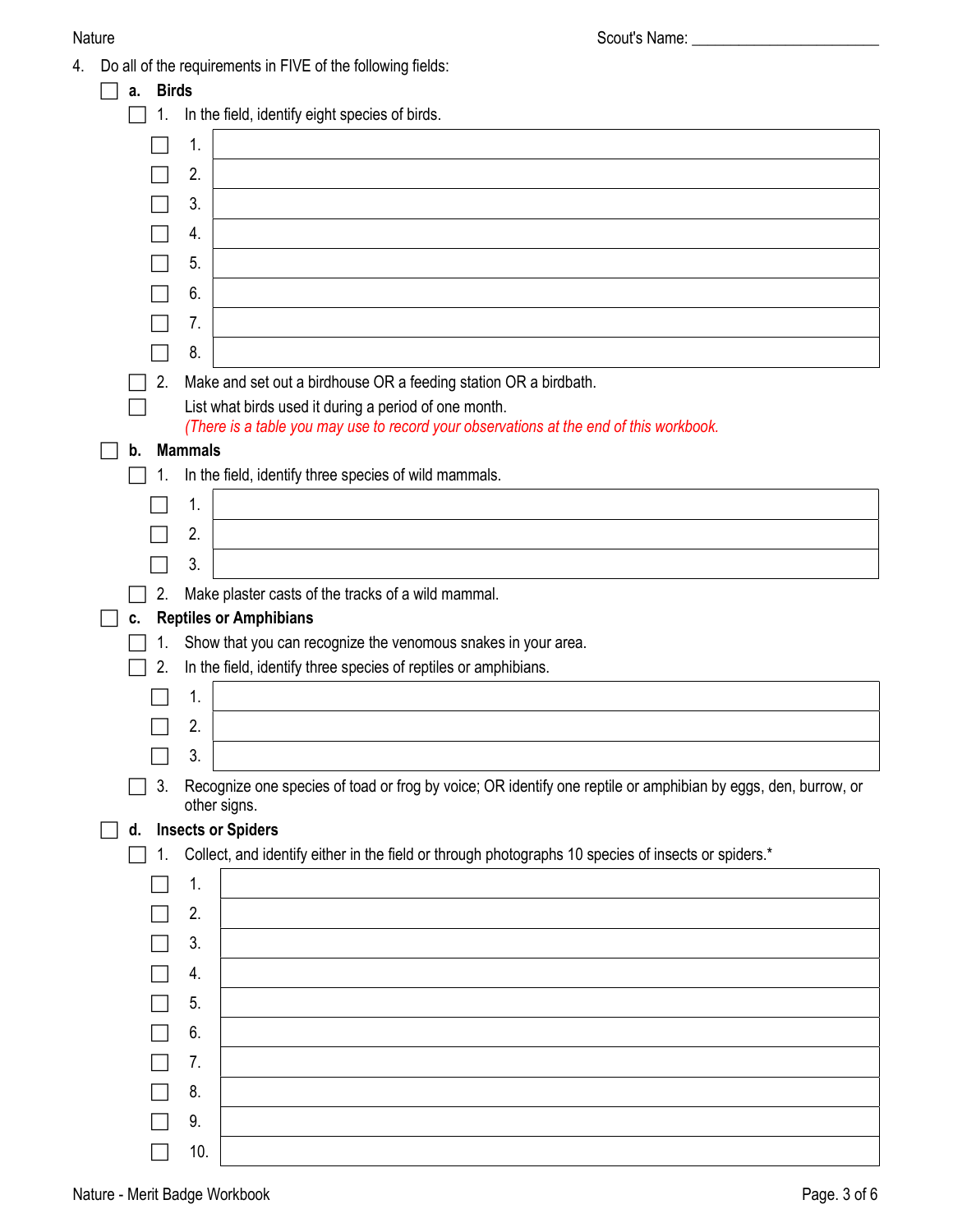| au.<br>N |
|----------|
|----------|

2. Hatch an insect from the pupa or cocoon; OR hatch adults from nymphs; OR keep larvae until they form pupae or cocoons; OR keep a colony of ants or bees through one season.

|   |                                                                       |               | or cocoons; OR keep a colony or ants or bees through one season. |  |  |  |  |
|---|-----------------------------------------------------------------------|---------------|------------------------------------------------------------------|--|--|--|--|
|   | Fish<br>е.<br>Identify two species of fish native to your area.<br>1. |               |                                                                  |  |  |  |  |
|   |                                                                       |               |                                                                  |  |  |  |  |
|   |                                                                       | 1.            |                                                                  |  |  |  |  |
|   |                                                                       | 2.            |                                                                  |  |  |  |  |
|   | 2.                                                                    |               | Collect four kinds of animal food eaten by fish in the wild.     |  |  |  |  |
|   |                                                                       | 1.            |                                                                  |  |  |  |  |
|   |                                                                       | 2.            |                                                                  |  |  |  |  |
|   |                                                                       | 3.            |                                                                  |  |  |  |  |
|   |                                                                       | 4.            |                                                                  |  |  |  |  |
|   | f.                                                                    |               | <b>Mollusks and Crustaceans</b>                                  |  |  |  |  |
|   | 1.                                                                    |               | Identify five species of mollusks and crustaceans.               |  |  |  |  |
|   |                                                                       | 1.            |                                                                  |  |  |  |  |
|   |                                                                       | 2.            |                                                                  |  |  |  |  |
|   |                                                                       | 3.            |                                                                  |  |  |  |  |
|   |                                                                       | 4.            |                                                                  |  |  |  |  |
|   |                                                                       | 5.            |                                                                  |  |  |  |  |
|   | 2.                                                                    |               | Collect, mount, and label six shells.                            |  |  |  |  |
|   |                                                                       | 1.            |                                                                  |  |  |  |  |
|   |                                                                       | 2.            |                                                                  |  |  |  |  |
|   |                                                                       | 3.            |                                                                  |  |  |  |  |
|   |                                                                       | 4.            |                                                                  |  |  |  |  |
|   |                                                                       | 5.            |                                                                  |  |  |  |  |
|   |                                                                       | 6.            |                                                                  |  |  |  |  |
| ш | g.                                                                    | <b>Plants</b> |                                                                  |  |  |  |  |
|   | 1.                                                                    |               | In the field, identify 15 species of wild plants.                |  |  |  |  |
|   |                                                                       | 1.            |                                                                  |  |  |  |  |
|   |                                                                       | 2.            |                                                                  |  |  |  |  |
|   |                                                                       | 3.            |                                                                  |  |  |  |  |
|   |                                                                       | 4.            |                                                                  |  |  |  |  |
|   |                                                                       | 5.            |                                                                  |  |  |  |  |
|   |                                                                       | 6.            |                                                                  |  |  |  |  |
|   |                                                                       | 7.            |                                                                  |  |  |  |  |
|   |                                                                       | 8.            |                                                                  |  |  |  |  |
|   |                                                                       | 9.            |                                                                  |  |  |  |  |
|   |                                                                       | 10.           |                                                                  |  |  |  |  |
|   |                                                                       | 11.           |                                                                  |  |  |  |  |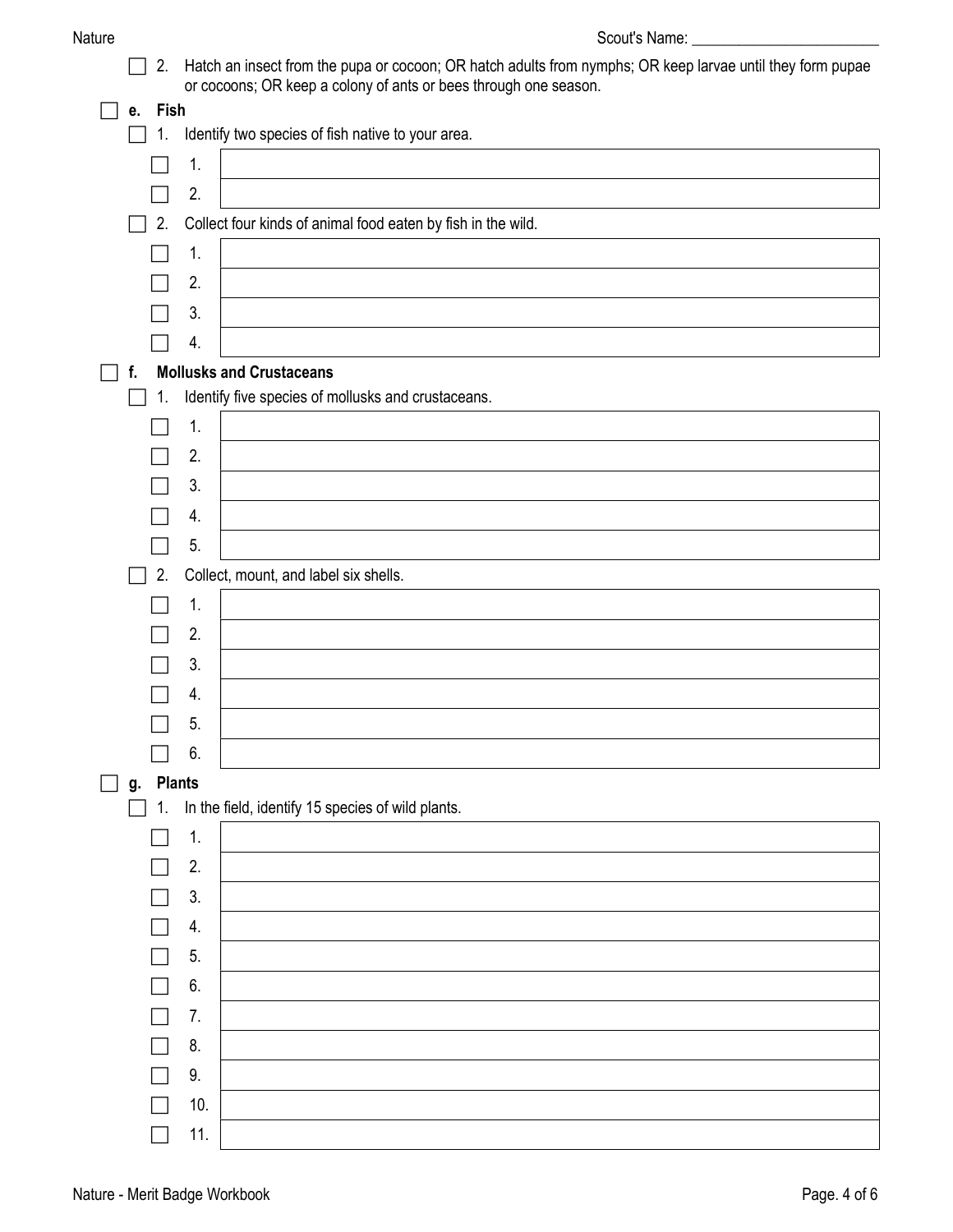|    | 12. |                                                                         |
|----|-----|-------------------------------------------------------------------------|
|    | 13. |                                                                         |
|    | 14. |                                                                         |
|    | 15. |                                                                         |
| 2. |     | Collect and label the seeds of six plants OR the leaves of 12 plants.   |
|    | 1.  |                                                                         |
|    | 2.  |                                                                         |
|    | 3.  |                                                                         |
|    | 4.  |                                                                         |
|    | 5.  |                                                                         |
|    | 6.  |                                                                         |
| h. |     | <b>Soils and Rocks</b>                                                  |
|    |     |                                                                         |
| 1. |     | Collect and identify soils found in different layers of a soil profile. |
|    | 1.  |                                                                         |
|    | 2.  |                                                                         |
|    | 3.  |                                                                         |
|    | 4.  |                                                                         |
|    | 5.  |                                                                         |
| 2. |     | Collect and identify five different types of rocks from your area.      |
|    | 1.  |                                                                         |
|    | 2.  |                                                                         |
|    | 3.  |                                                                         |
|    | 4.  |                                                                         |

5. Discuss the principle of Leave No Trace and how it relates to nature. (OPTIONAL: Although this requirement appears in the 2020 printing of the Nature merit badge pamphlet, it is not included in the requirements listed on Scouting.org, nor is it included in the 2021 edition of Scouts BSA Requirements.

Requirement 4d(1): \*Photos may be those taken with your own equipment or gathered from other sources.

Note: In most cases all specimens should be returned to the wild at the location of original capture after the requirements have been met. Check with your merit badge counselor for those instances where the return of these specimens would not be appropriate.

Under the Endangered Species Act of 1973, some plants and animals are or may be protected by federal law. The same ones and/or others may be protected by state law. Be sure that you do not collect protected species.

Your state may require that you purchase and carry a license to collect certain species. Check with the wildlife and fish and game officials in your state regarding species regulations before you begin to collect.